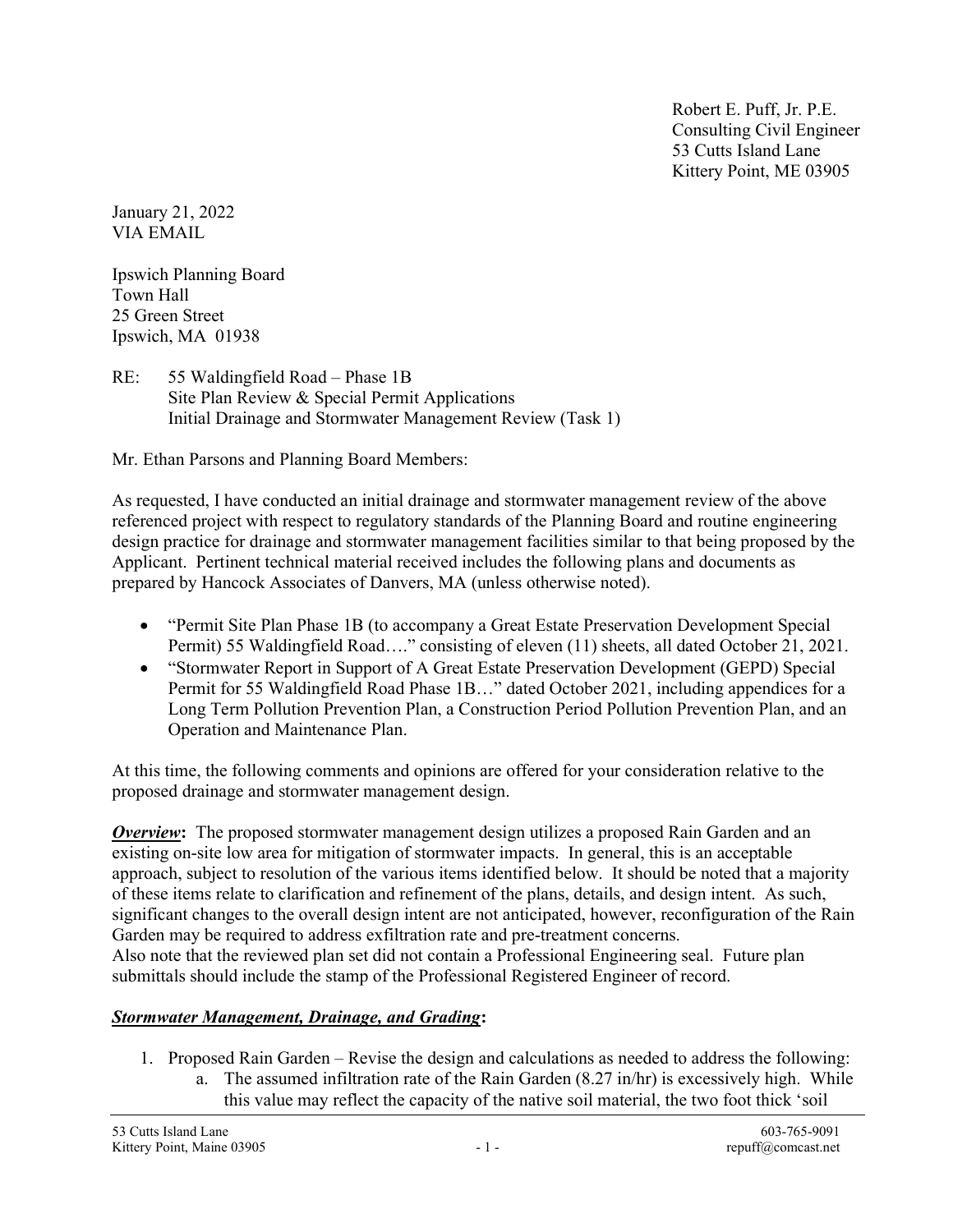mix' placed within the Rain Garden will introduce a restrictive soil layer with an infiltration rate significantly less than that used in the calculations. A reduced value, reflective of the proposed 'soil mix' characteristics, should be utilized in a revised calculation. It is anticipated that this revision may require geometric changes to the Rain Garden.

- b. Grading within and around the proposed Rain Garden should be revised/coordinated with the assumptions made in the hydrologic/hydraulic calculations of the 'Stormwater Report.' Conflicting information is presented within the various documents.
- c. The DEP Handbook (Volume 2, Chapter 2) stipulates that adequate pretreatment of runoff must be provided prior to the Rain Garden. No pretreatment is proposed for runoff from the proposed peastone area (i.e., runoff is conveyed directly into the Rain Garden via stone swale). It can be reasonably anticipated that the concentrated runoff from the proposed peastone surface will contain sediment. Hence, suitable pretreatment should be provided for surface runoff into the Rain Garden.
- d. A landscape plan and/or planting schedule should be provided for the Rain Garden.
- 2. It is noted that a majority of the peastone parking and driveway area will not be conveyed to the Rain Garden. To improve the quality of this runoff, it is strongly suggested that additional water quality treatment be provided in the lower portion (southeasterly section) of the peastone/gravel area (i.e., where a majority of the runoff is flowing off of the peastone/gravel). Viable options would include a pea gravel diaphragm in areas where the parking surface is level and/or down gradient pervious berm below steeper segments of the entrance driveway adjacent to and below the proposed gate (refer to DEP Handbook Volume 2, Chapter 2).
- 3. Consistent with the calculations, the Site Plan should include a note specifying that all roof runoff shall be conveyed to the rain garden.
- 4. The proposed peastone parking area located between the two proposed buildings requires additional grading information to convey design intent. Provide supplemental spot grades or contours.
	- a. In addition to the above, a note on plan sheet 9 states that the peastone area between the two proposed buildings "…drains under proposed barn." The plans should clarify how this is intended to be achieved (i.e., no architectural plans or sections were received, and it is not obvious that the existing/proposed barn construction provides an accessible area below the floor level to facilitate storm flowage). Note that if this intent is accurate, a pretreatment water quality element should be provided for this tributary area.
- 5. Proposed grading and hydrologic calculations imply that a drainage swale will be located along the southerly side of the barn, flowing in an east-west direction (to the Rain Garden). It is strongly suggested that this swale be better defined on the plan, and that an alternative construction material be considered. The proposed peastone will be unstable when subjected to concentrated flow. Material such as cobblestone, rip rap stone, or pavement would be more durable and stable than the proposed peastone.
	- a. In addition to the above, the Applicant may wish to consider relocating the parking space adjacent to the barn so that it is not positioned within the path of the drainage swale.
- 6. Grading and surface treatment for the patio area (between the two proposed buildings) is not specified. Stormwater management calculations assume this area to be a grass surface which is graded to direct runoff in a northerly direction. Supplemental grading and material specification should be on the plans for this area.
- 7. A note is included on plan sheet 10 that states "Rooftop stormwater to be collected in underground cistern, to be used for garden irrigation. Location and sizing of cistern to be determined." The detailed Site Plan (plan sheet 9) does not reflect this intent. While no engineering exception is taken to the intent, the design engineer should clarify the intent by coordinating the two plan sheets. Furthermore, the plans should stipulate that any cistern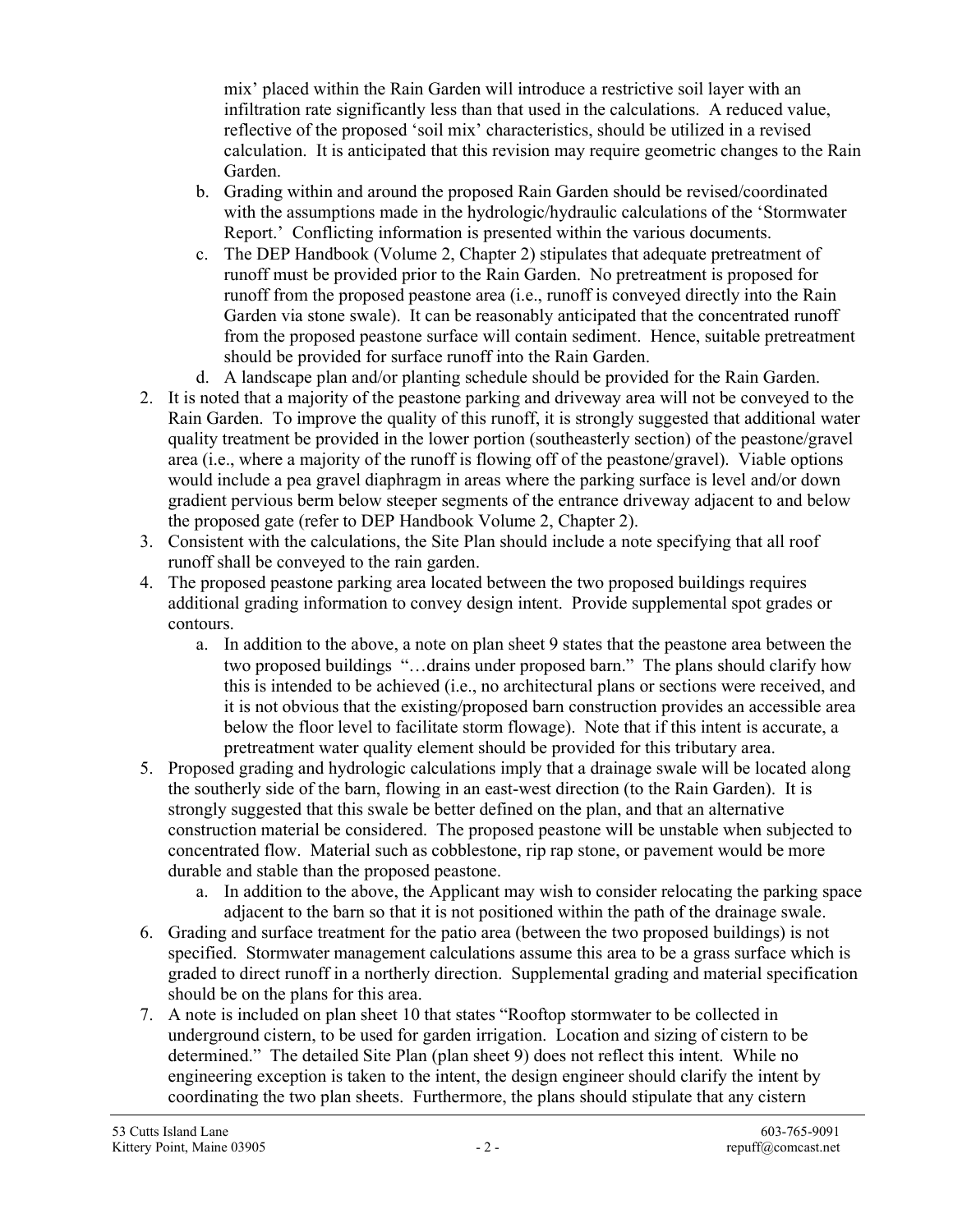overflow is required to be conveyed to the rain garden with the conveyance methods specified on the plans.

- 8. Storm drains are shown on both the northerly and southerly sides of the proposed buildings, however, no inlets are indicated. The intended purpose of these pipes should be explained and inlets for the proposed pipe lines specified on the plans.
	- a. Pipe size, invert elevations, and slopes should be indicated for the pipe lines.
	- b. Drain manholes should be utilized at changes in pipe direction, rather than the cleanouts indicated on the plans.
- 9. Coordinate the storage volumes stated in Section 2.0 of the Stormwater Report narrative and the volume calculations in Appendix D with the site grading plans and stormwater calculations for the rain garden. Contradictory information is provided.
- 10. Provide more detailed topographic information on plan sheet 10 to address the following:
	- a. Clarify the limits of elevation 35.5 to document the area/volume of storage assumed in calculations for the existing on-site low area.
	- b. Specify the location, size, and elevation of the on-site low area overflow point.
	- c. Provide additional grading in the southeasterly corner of the property to document that the entirety of subcatchments EB-1 and PB-1 will flow to the existing on-site low area.
- 11. Construction details should be provided for the following drainage/stormwater elements indicated on the site plan:
	- a. Pipe cleanout detail.
	- b. Drain manhole detail.
	- c. Drainage swale (adjacent to barn).
	- d. Earthen embankment cross section and material specifications for Rain Garden.
	- e. Spillway cross section and material specification for Rain Garden. Note that care should be given to the design of the spillway crest to ensure that the detail reflects assumptions made in the calculations.
- 12. The following drafting and typographical errors should be addressed:
	- a. The proposed 'Soil Stabilizer' detail should include manufacturer product information and/or material specifications. In addition, the intended use of the product should be indicated on the plans and in the 'Section for Pea Stone' detail.
	- b. Specify the required minimum stone size and gradation in the 'Drain Outlet' detail.
	- c. In the stormwater report narrative Section 1.0 (page 1) stormwater runoff is stated to flow to the west. As mapped, stormwater flow at the locus is to the east.
	- d. In the stormwater report narrative Section 1.0 (page 1) and in Appendix G (the CPPPP), the proposed site description refers to Phase 1B buildings on the western side of the property. As mapped, Phase 1B is on the eastern side of the property.
	- e. In the General Notes on plan sheet 1, indicate the correct municipality in note 4, and the correct FIRM Panel in note 11.
	- f. On plan sheet 9, coordinate the ESHWT elevation with the estimated depth to ESHWT and test pit surface elevation as indicated in the Soil Testing data.
	- g. Provide the correct graphic and bar scale on plan sheet 10.

## **DEP Stormwater Management Standards:**

- 1. Standards 4 and 8 The Long Term Pollution Prevention Plan (LTPPP) and the Construction Period Pollution Prevention Plan (CPPPP) should both be revised and reformatted to address all topics contained in the 'Checklist for Stormwater Report.'
	- a. The LTPPP is written largely with respect to construction, but does not contain substantial instruction with respect to long term operation at the site. The document